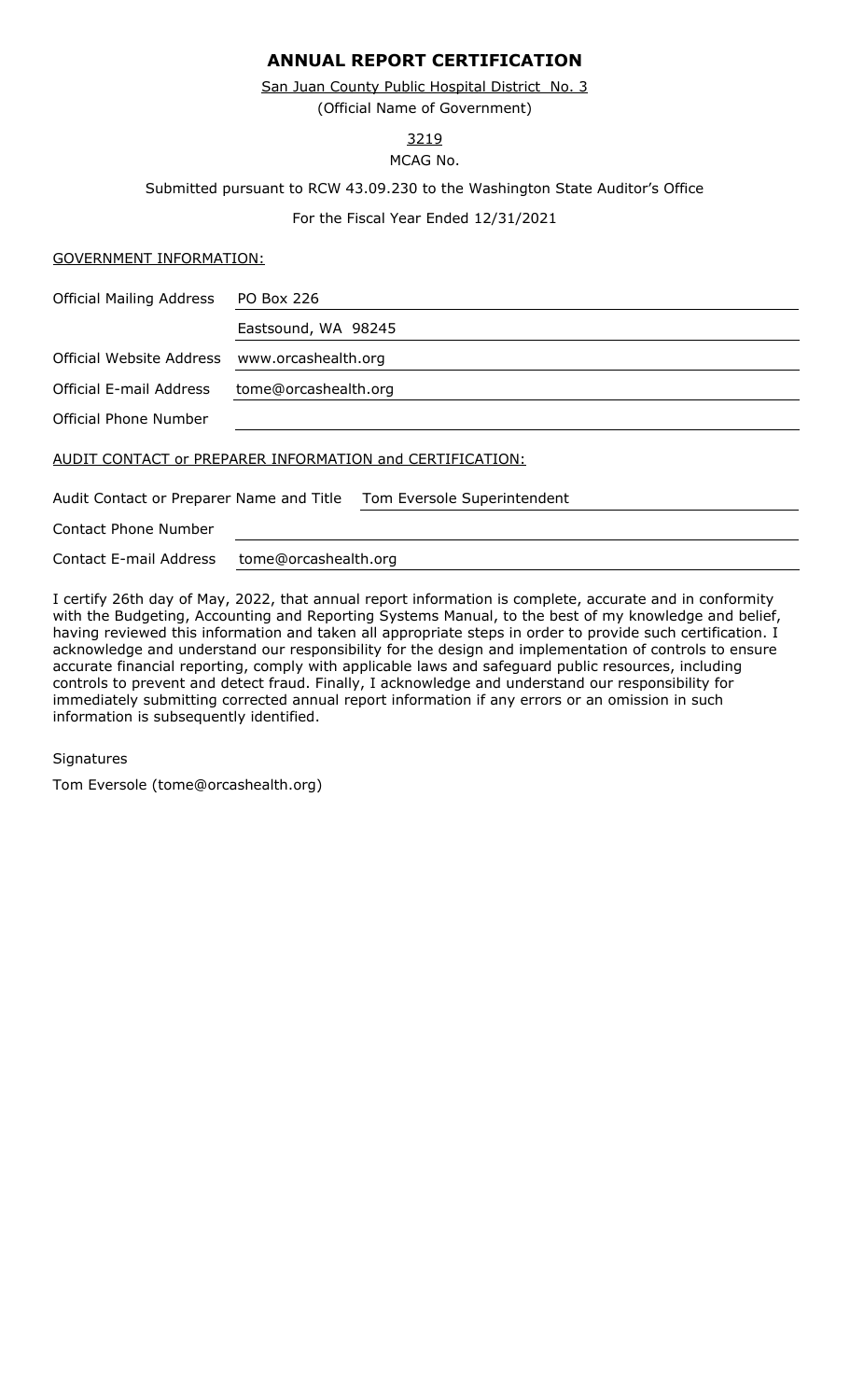## **San Juan County Public Hospital District No. 3 Fund Resources and Uses Arising from Cash Transactions For the Year Ended December 31, 2021**

|                                          |                                                 | 401 Operations |
|------------------------------------------|-------------------------------------------------|----------------|
| <b>Beginning Cash and Investments</b>    |                                                 |                |
| 308                                      | Beginning Cash and Investments                  | 1,070,020      |
| 388 / 588                                | Net Adjustments                                 |                |
| <b>Revenues</b>                          |                                                 |                |
| 310                                      | Taxes                                           | 1,797,744      |
| 320                                      | Licenses and Permits                            |                |
| 330                                      | Intergovernmental Revenues                      | 5,168          |
| 340                                      | <b>Charges for Goods and Services</b>           |                |
| 350                                      | <b>Fines and Penalties</b>                      |                |
| 360                                      | Miscellaneous Revenues                          | 265,226        |
| Total Revenues:                          |                                                 | 2,068,138      |
| <b>Expenditures</b>                      |                                                 |                |
| 520                                      | <b>Public Safety</b>                            |                |
| 560                                      | Social Services                                 | 1,187,889      |
| <b>Total Expenditures:</b>               |                                                 | 1,187,889      |
|                                          | Excess (Deficiency) Revenues over Expenditures: | 880,249        |
| <b>Other Increases in Fund Resources</b> |                                                 |                |
| 391-393, 596                             | <b>Debt Proceeds</b>                            |                |
| 397                                      | Transfers-In                                    |                |
| 385                                      | Special or Extraordinary Items                  |                |
| 381, 382, 389,<br>395, 398               | <b>Other Resources</b>                          |                |
|                                          | Total Other Increases in Fund Resources:        |                |
|                                          | <b>Other Decreases in Fund Resources</b>        |                |
| 594-595                                  | <b>Capital Expenditures</b>                     | 1,596          |
| 591-593, 599                             | Debt Service                                    | 149,438        |
| 585                                      | Special or Extraordinary Items                  |                |
| 581, 582, 589                            | <b>Other Uses</b>                               | 6,934          |
|                                          | Total Other Decreases in Fund Resources:        | 157,968        |
|                                          | Increase (Decrease) in Cash and Investments:    | 722,281        |
| <b>Ending Cash and Investments</b>       |                                                 |                |
| 50821                                    | Nonspendable                                    |                |
| 50831                                    | Restricted                                      |                |
| 50841                                    | Committed                                       |                |
| 50851                                    | Assigned                                        | 1,792,303      |
| 50891                                    | Unassigned                                      |                |
|                                          | <b>Total Ending Cash and Investments</b>        | 1,792,303      |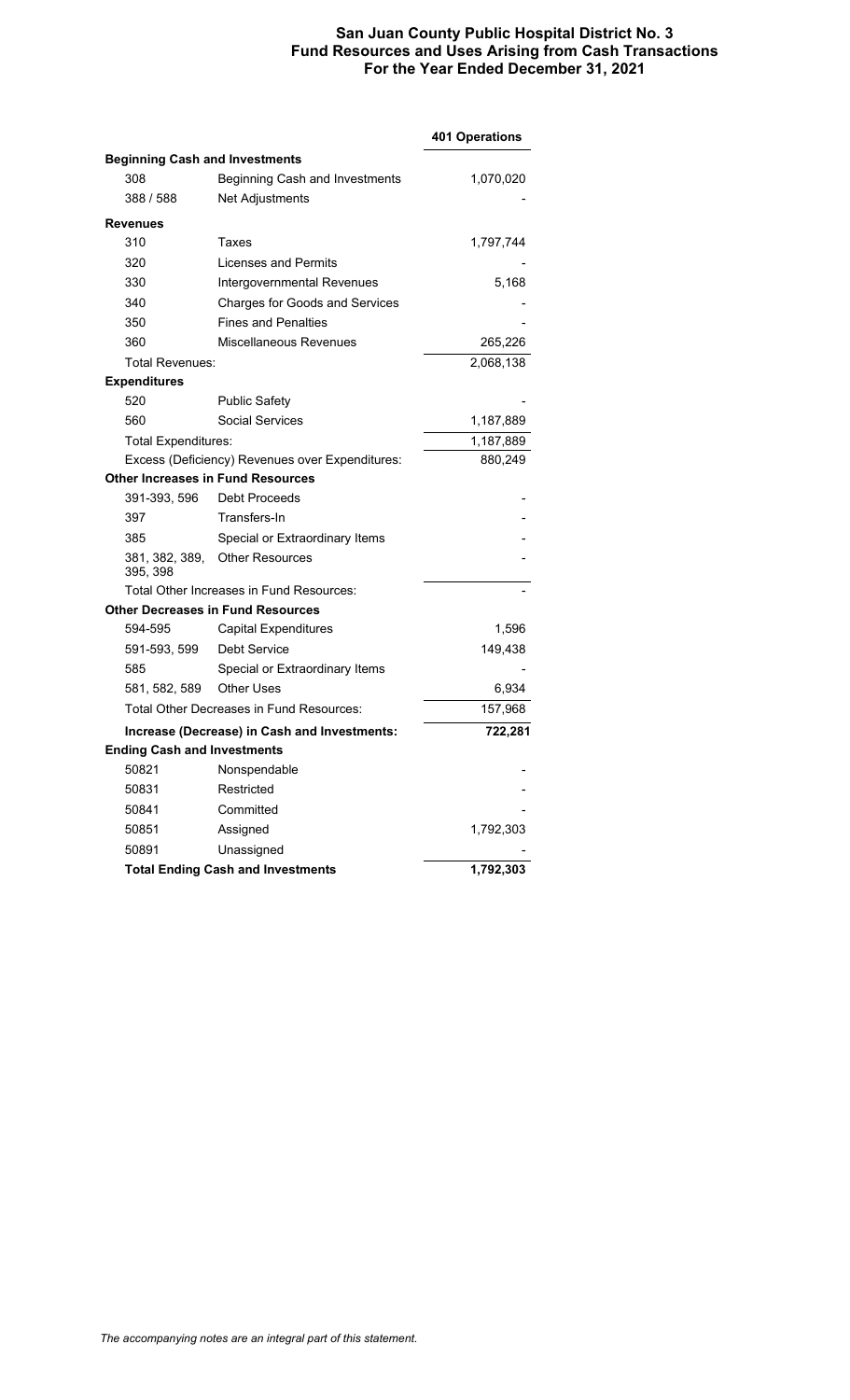# **San Juan County Public Hospital District No. 3**

Schedule 01

For the year ended December 31, 2021

| <b>MCAG</b> | Fund # | <b>Fund Name</b> | <b>BARS Account</b> | <b>BARS Name</b>                                                                                              | <b>Amount</b> |
|-------------|--------|------------------|---------------------|---------------------------------------------------------------------------------------------------------------|---------------|
| 3219        | 401    | Operations       | 3083100             | Restricted Cash and<br>Investments - Beginning                                                                | \$0           |
| 3219        | 401    | Operations       | 3084100             | Committed Cash and<br>Investments - Beginning                                                                 | \$0           |
| 3219        | 401    | Operations       | 3085100             | Assigned Cash and<br><b>Investments - Beginning</b>                                                           | \$1,070,020   |
| 3219        | 401    | Operations       | 3111000             | Property Tax                                                                                                  | \$1,797,744   |
| 3219        | 401    | Operations       | 3329320             | Medicaid Incentive                                                                                            | \$1,213       |
| 3219        | 401    | Operations       | 3370000             | Local Grants,<br><b>Entitlements and Other</b><br>Payments                                                    | \$3,955       |
| 3219        | 401    | Operations       | 3670000             | Contributions and<br>Donations from<br>Nongovernmental<br>Sources                                             | \$243,868     |
| 3219        | 401    | Operations       | 3699100             | Miscellaneous Other,<br>Operating                                                                             | \$21,358      |
| 3219        | 401    | Operations       | 5610010             | Hospitals, Assisted<br>Living, and Convalescent<br><b>Facilities</b>                                          | \$64,343      |
| 3219        | 401    | Operations       | 5610020             | Hospitals, Assisted<br>Living, and Convalescent<br><b>Facilities</b>                                          | \$10,871      |
| 3219        | 401    | Operations       | 5610030             | Hospitals, Assisted<br>Living, and Convalescent<br><b>Facilities</b>                                          | \$331         |
| 3219        | 401    | Operations       | 5610040             | Hospitals, Assisted<br>Living, and Convalescent<br><b>Facilities</b>                                          | \$1,112,344   |
| 3219        | 401    | Operations       | 5083100             | Restricted Cash and<br>Investments - Ending                                                                   | \$0           |
| 3219        | 401    | Operations       | 5084100             | Committed Cash and<br><b>Investments - Ending</b>                                                             | \$0           |
| 3219        | 401    | Operations       | 5085100             | Assigned Cash and<br><b>Investments - Ending</b>                                                              | \$1,792,303   |
| 3219        | 401    | Operations       | 5823000             | Non-Fiduciary<br><b>Remittance for Others</b>                                                                 | \$6,934       |
| 3219        | 401    | Operations       | 5916170             | Debt Repayment -<br>Hospitals, Assisted<br>Living and Convalescent<br><b>Facilities</b>                       | \$125,000     |
| 3219        | 401    | Operations       | 5926180             | Interest and Other Debt<br>Service Cost - Hospitals,<br>Assisted Living and<br><b>Convalescent Facilities</b> | \$24,438      |
| 3219        | 401    | Operations       | 5946160             | Capital<br>Expenditures/Expenses -<br>Hospitals, Assisted<br>Living and Convalescent<br><b>Facilities</b>     | \$1,596       |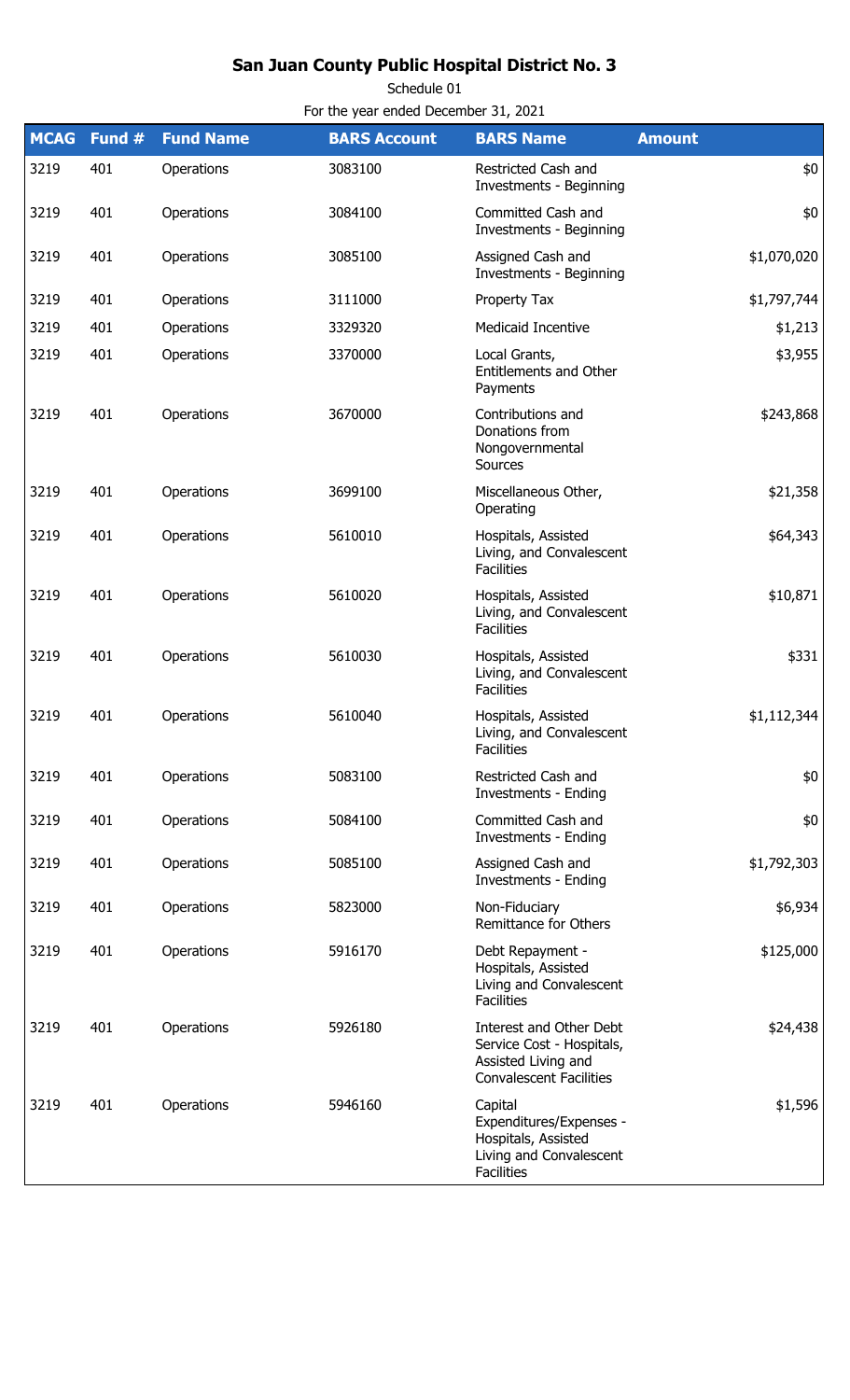# **San Juan County Public Hospital District No. 3 Schedule of Liabilities For the Year Ended December 31, 2021**

| ID. No. | <b>Description</b>                         | Due Date                                          | <b>Beginning</b><br><b>Balance</b> | <b>Additions</b> | <b>Reductions</b> | <b>Ending Balance</b> |
|---------|--------------------------------------------|---------------------------------------------------|------------------------------------|------------------|-------------------|-----------------------|
|         | <b>General Obligation Debt/Liabilities</b> |                                                   |                                    |                  |                   |                       |
| 251.11  | G.O. Bond                                  | 11/1/2028                                         | 675.000                            | $\blacksquare$   | 125.000           | 550.000               |
|         |                                            | <b>Total General Obligation Debt/Liabilities:</b> | 675.000                            | -                | 125.000           | 550,000               |
|         |                                            | <b>Total Liabilities:</b>                         | 675.000                            | -                | 125.000           | 550,000               |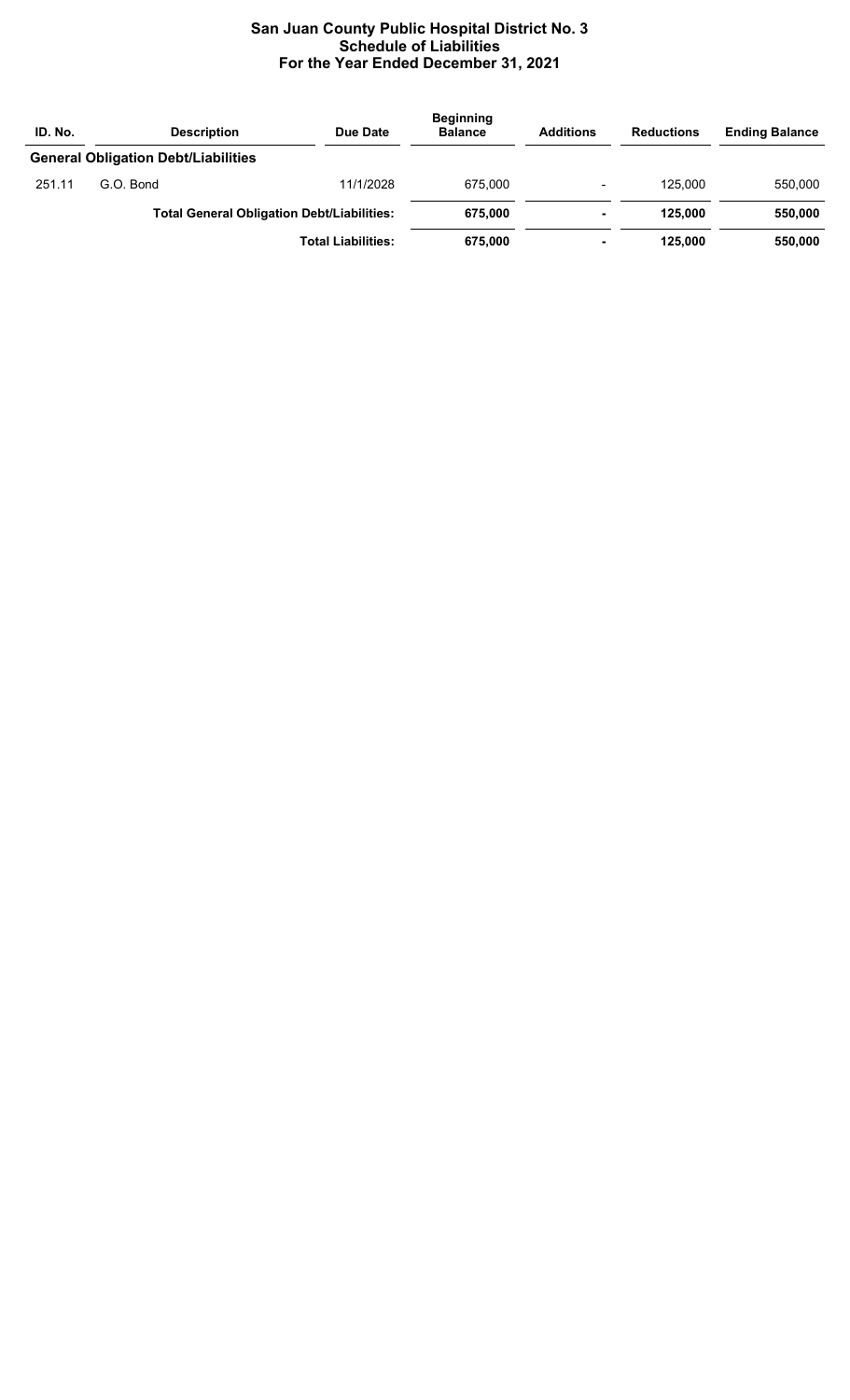### **Labor Relations Consultant(s) For the Year Ended December 31, 20\_\_\_**

Has your government engaged labor relations consultants? \_\_\_ Yes  $\underline{X}$  No

If yes, please provide the following information for each consultant:

| Name of firm:                                   |
|-------------------------------------------------|
| Name of consultant:                             |
| <b>Business address:</b>                        |
|                                                 |
| Amount paid to consultant during fiscal year:   |
| Terms and conditions, as applicable, including: |
| Rates (e.g., hourly, etc.):                     |
| Maximum compensation allowed:                   |
| Duration of services:                           |
| Services provided:                              |
|                                                 |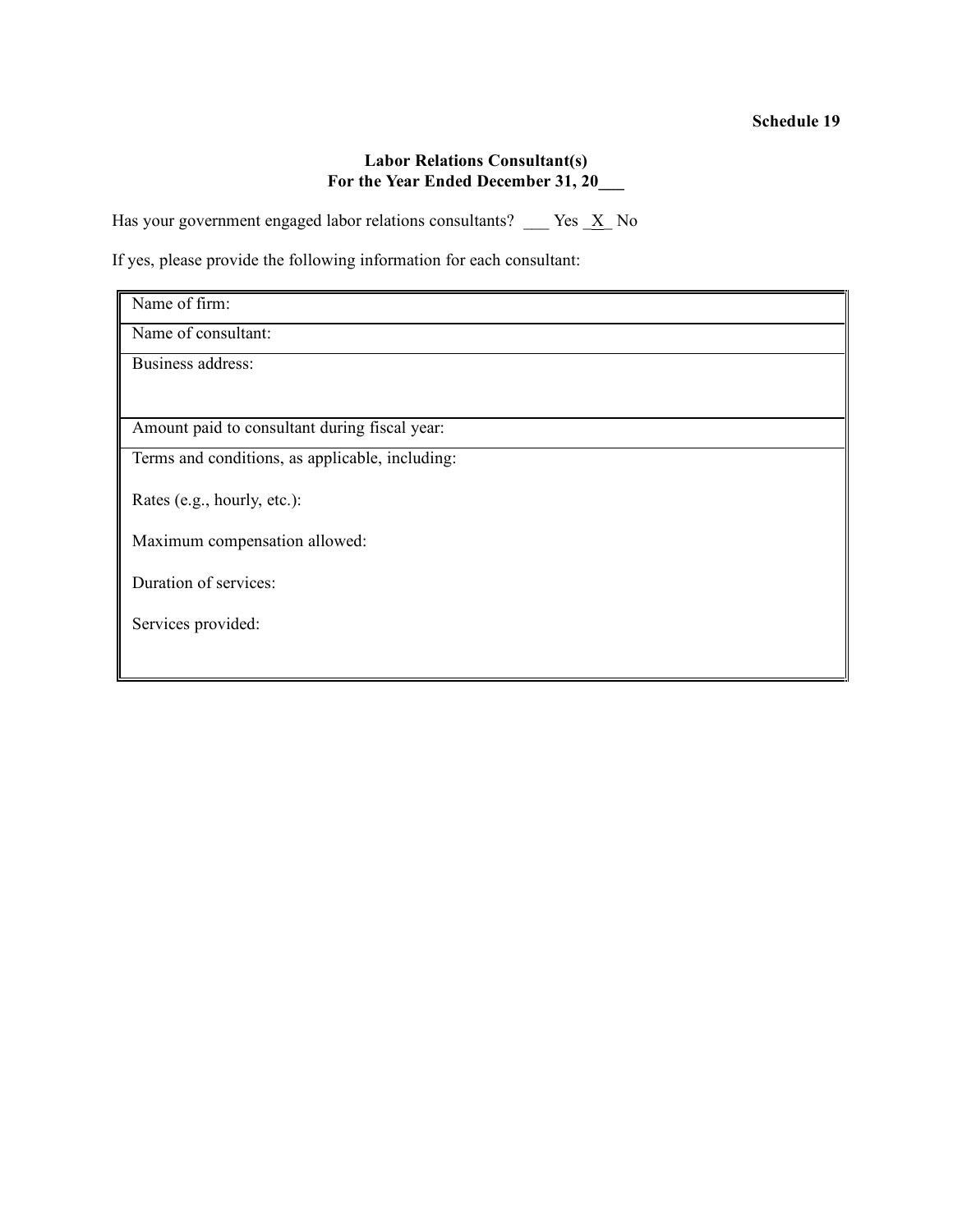#### **Schedule 21**

#### **LOCAL GOVERNMENT RISK-ASSUMPTION For the Year Ended December 31, 20\_\_**

1. \_\_\_ no \_\_\_ Does the entity self-insure for any class of risk, including liability, property, health and welfare, unemployment compensation, workers' compensation? (yes/no)

#### **If NO, STOP, you do not need to complete the rest of this Schedule.**

#### **If YES, continue below.**

- a. Which class of risk does the entity self-insure? Check all that apply.
	- i. **Liability**
	- ii. Property
	- iii. Health and Welfare (medical, vision, dental, prescription)
	- iv. Unemployment Compensation
	- v. Workers' Compensation
	- vi. \_\_\_\_\_ Other please describe: \_\_\_\_\_\_\_\_\_\_\_\_\_\_\_\_\_\_\_\_\_\_\_\_\_\_\_\_\_\_\_\_\_\_\_\_\_\_\_\_\_\_

b. Does the entity self-insure as an individual program? (yes/no)

i. \_\_\_\_\_If answered YES, does the entity allow another separate legal entity into its self-

insurance program(s)? (yes/no) For example, employees of a different organization

participate in a health and welfare program of a city.

If so, list the entity or entities:

c. \_\_\_\_\_ Does the entity self-insure as a joint program? (yes/no)

\_\_\_\_\_ If answered YES, list the other member(s): \_\_\_\_\_\_\_\_\_\_\_\_\_\_\_\_\_\_\_\_\_\_\_\_\_\_\_\_

 $\frac{\text{BARS MANUAL}}{1-1-11}$   $\frac{\text{SUPERSEDES}}{1-1-10}$   $\frac{\text{BARS MANUAL}}{\text{CASH BASS}}$   $\frac{\text{PT}}{4}$   $\frac{\text{CH}}{3}$   $\frac{\text{PAC}}{57}$